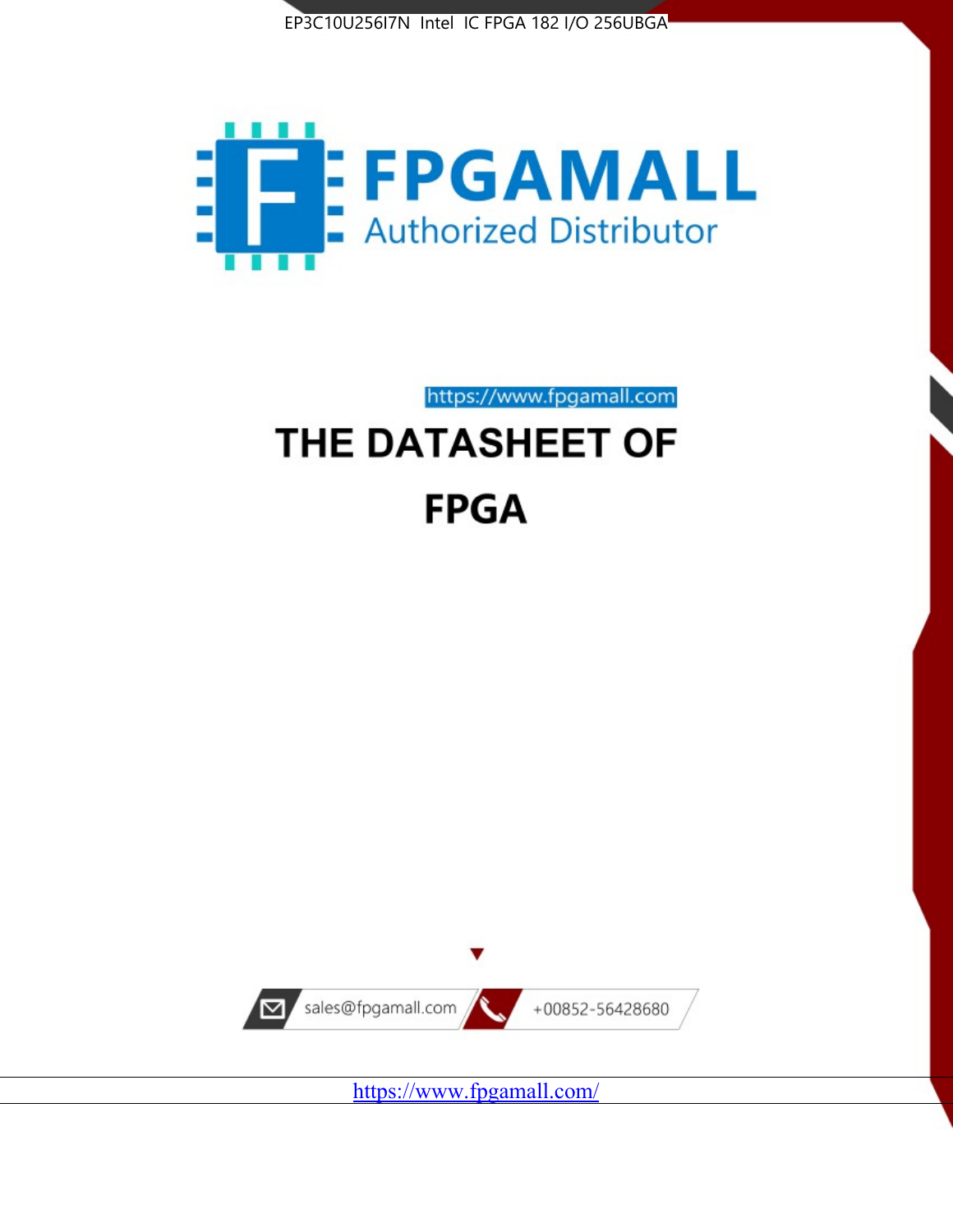EP3C10U256I7N Intel IC FPGA 182 I/O 256UBGA



## **1. Cyclone III Device Family Overview**

#### **CIII51001-2.4**

Cyclone® III device family offers a unique combination of high functionality, low power and low cost. Based on Taiwan Semiconductor Manufacturing Company (TSMC) low-power (LP) process technology, silicon optimizations and software features to minimize power consumption, Cyclone III device family provides the ideal solution for your high-volume, low-power, and cost-sensitive applications. To address the unique design needs, Cyclone III device family offers the following two variants:

- Cyclone III—lowest power, high functionality with the lowest cost
- Cyclone III LS—lowest power FPGAs with security

With densities ranging from about 5,000 to 200,000 logic elements (LEs) and 0.5 Megabits (Mb) to 8 Mb of memory for less than  $\frac{1}{4}$  watt of static power consumption, Cyclone III device family makes it easier for you to meet your power budget. Cyclone III LS devices are the first to implement a suite of security features at the silicon, software, and intellectual property (IP) level on a low-power and high-functionality FPGA platform. This suite of security features protects the IP from tampering, reverse engineering and cloning. In addition, Cyclone III LS devices support design separation which enables you to introduce redundancy in a single chip to reduce size, weight, and power of your application.

This chapter contains the following sections:

- "Cyclone III Device Family Features" on page 1–1
- "Cyclone III Device Family Architecture" on page 1–6
- "Reference and Ordering Information" on page 1–12

## **Cyclone III Device Family Features**

Cyclone III device family offers the following features:

#### **Lowest Power FPGAs**

- Lowest power consumption with TSMC low-power process technology and Altera® power-aware design flow
- Low-power operation offers the following benefits:
	- Extended battery life for portable and handheld applications
	- Reduced or eliminated cooling system costs
	- Operation in thermally-challenged environments
- Hot-socketing operation support

@ 2012 Altera Corporation. All rights reserved. ALTERA, ARRIA, CYCLONE, HARDCOPY, MAX, MEGACORE, NIOS, QUARTUS and STRATIX words and logos are trademarks of Altera Corporation and registered in the U.S. Patent and Trademar



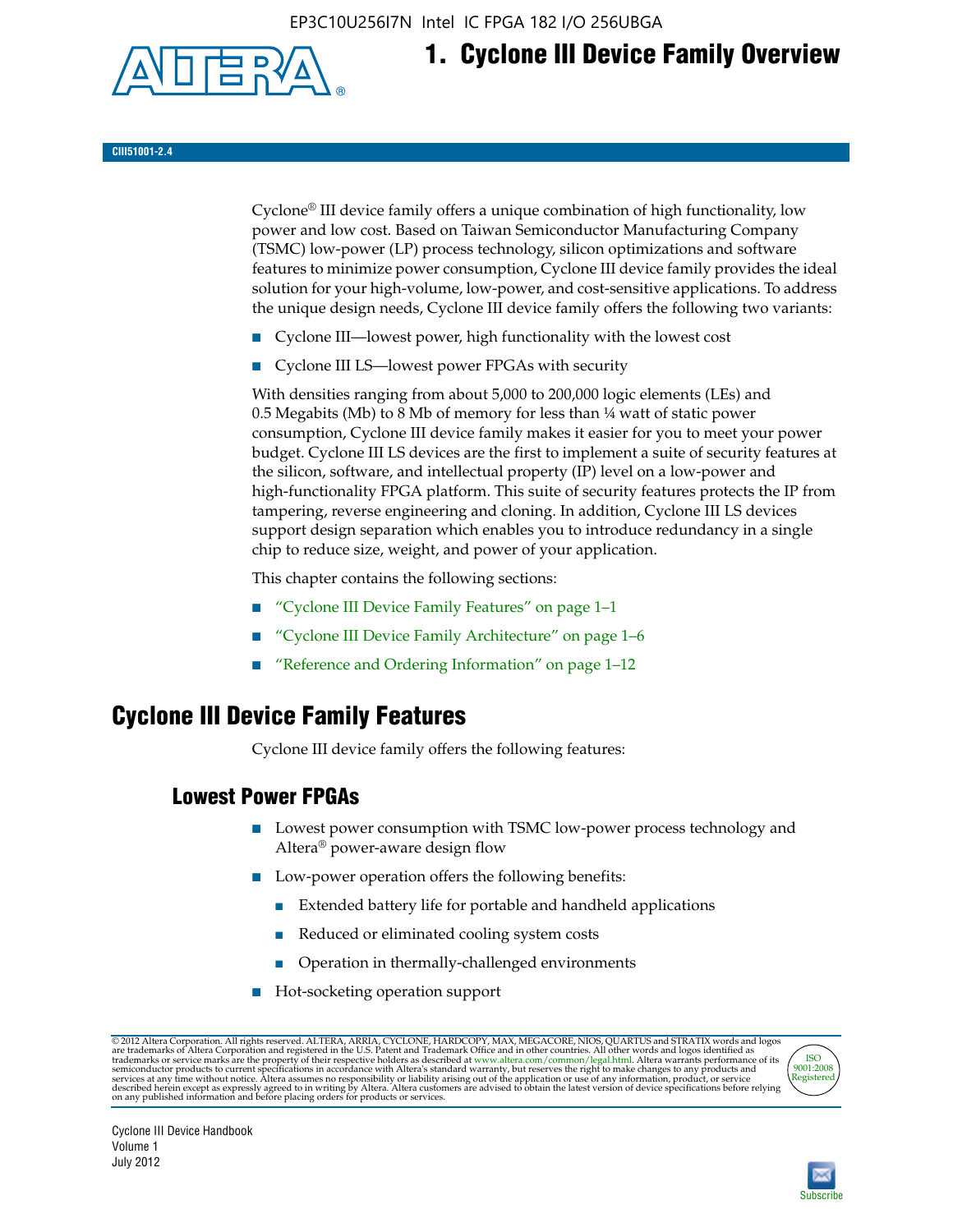#### **Design Security Feature**

Cyclone III LS devices offer the following design security features:

- Configuration security using advanced encryption standard (AES) with 256-bit volatile key
- **■** Routing architecture optimized for design separation flow with the Quartus<sup>®</sup> II software
	- Design separation flow achieves both physical and functional isolation between design partitions
- Ability to disable external JTAG port
- Error Detection (ED) Cycle Indicator to core
	- Provides a pass or fail indicator at every ED cycle
	- Provides visibility over intentional or unintentional change of configuration random access memory (CRAM) bits
- Ability to perform zeroization to clear contents of the FPGA logic, CRAM, embedded memory, and AES key
- Internal oscillator enables system monitor and health check capabilities

#### **Increased System Integration**

- High memory-to-logic and multiplier-to-logic ratio
- High I/O count, low-and mid-range density devices for user I/O constrained applications
	- Adjustable I/O slew rates to improve signal integrity
	- Supports I/O standards such as LVTTL, LVCMOS, SSTL, HSTL, PCI, PCI-X, LVPECL, bus LVDS (BLVDS), LVDS, mini-LVDS, RSDS, and PPDS
	- Supports the multi-value on-chip termination (OCT) calibration feature to eliminate variations over process, voltage, and temperature (PVT)
- Four phase-locked loops (PLLs) per device provide robust clock management and synthesis for device clock management, external system clock management, and I/O interfaces
	- Five outputs per PLL
	- Cascadable to save I/Os, ease PCB routing, and reduce jitter
	- Dynamically reconfigurable to change phase shift, frequency multiplication or division, or both, and input frequency in the system without reconfiguring the device
- Remote system upgrade without the aid of an external controller
- Dedicated cyclical redundancy code checker circuitry to detect single-event upset (SEU) issues
- Nios<sup>®</sup> II embedded processor for Cyclone III device family, offering low cost and custom-fit embedded processing solutions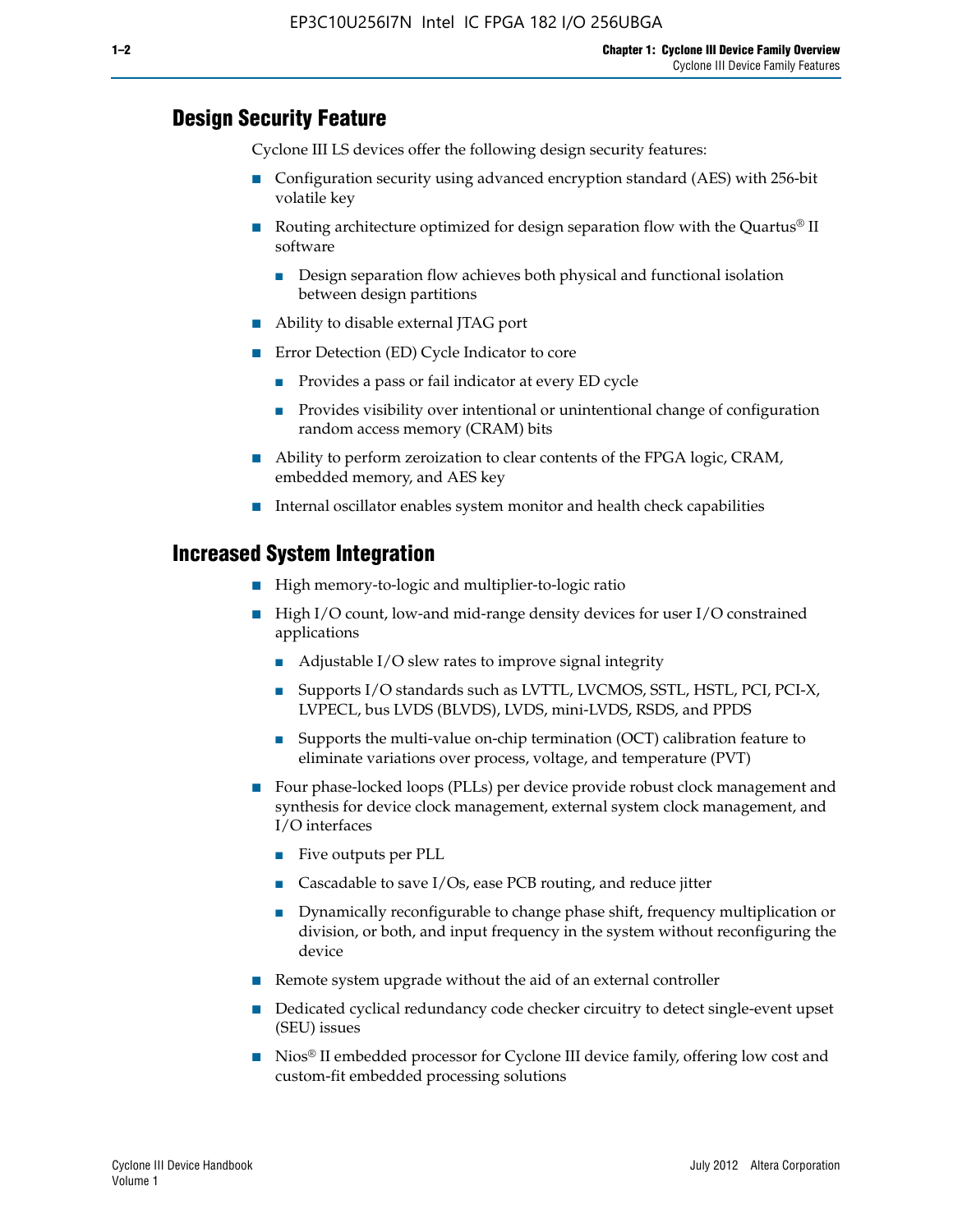- Wide collection of pre-built and verified IP cores from Altera and Altera Megafunction Partners Program (AMPP) partners
- Supports high-speed external memory interfaces such as DDR, DDR2, SDR SDRAM, and QDRII SRAM
	- Auto-calibrating PHY feature eases the timing closure process and eliminates variations with PVT for DDR, DDR2, and QDRII SRAM interfaces

Cyclone III device family supports vertical migration that allows you to migrate your device to other devices with the same dedicated pins, configuration pins, and power pins for a given package-across device densities. This allows you to optimize device density and cost as your design evolves.

Table 1–1 lists Cyclone III device family features.

**Table 1–1. Cyclone III Device Family Features**

| <b>Family</b> | <b>Device</b> | Logic<br><b>Elements</b> | <b>Number of</b><br>M9K<br><b>Blocks</b> | <b>Total RAM</b><br><b>Bits</b> | 18 x 18<br><b>Multipliers</b> | <b>PLLs</b>    | Global<br><b>Clock</b><br><b>Networks</b> | <b>Maximum</b><br>User I/Os |
|---------------|---------------|--------------------------|------------------------------------------|---------------------------------|-------------------------------|----------------|-------------------------------------------|-----------------------------|
|               | EP3C5         | 5,136                    | 46                                       | 423,936                         | 23                            | $\overline{2}$ | 10                                        | 182                         |
|               | EP3C10        | 10,320                   | 46                                       | 423,936                         | 23                            | $\overline{2}$ | 10                                        | 182                         |
|               | EP3C16        | 15,408                   | 56                                       | 516,096                         | 56                            | 4              | 20                                        | 346                         |
|               | EP3C25        | 24,624                   | 66                                       | 608,256                         | 66                            | 4              | 20                                        | 215                         |
| Cyclone III   | EP3C40        | 39,600                   | 126                                      | 1,161,216                       | 126                           | 4              | 20                                        | 535                         |
|               | EP3C55        | 55,856                   | 260                                      | 2,396,160                       | 156                           | 4              | 20                                        | 377                         |
|               | EP3C80        | 81,264                   | 305                                      | 2,810,880                       | 244                           | 4              | 20                                        | 429                         |
|               | EP3C120       | 119,088                  | 432                                      | 3,981,312                       | 288                           | 4              | 20                                        | 531                         |
|               | EP3CLS70      | 70,208                   | 333                                      | 3,068,928                       | 200                           | 4              | 20                                        | 429                         |
| Cyclone III   | EP3CLS100     | 100,448                  | 483                                      | 4,451,328                       | 276                           | 4              | 20                                        | 429                         |
| LS            | EP3CLS150     | 150,848                  | 666                                      | 6,137,856                       | 320                           | 4              | 20                                        | 429                         |
|               | EP3CLS200     | 198,464                  | 891                                      | 8,211,456                       | 396                           | 4              | 20                                        | 429                         |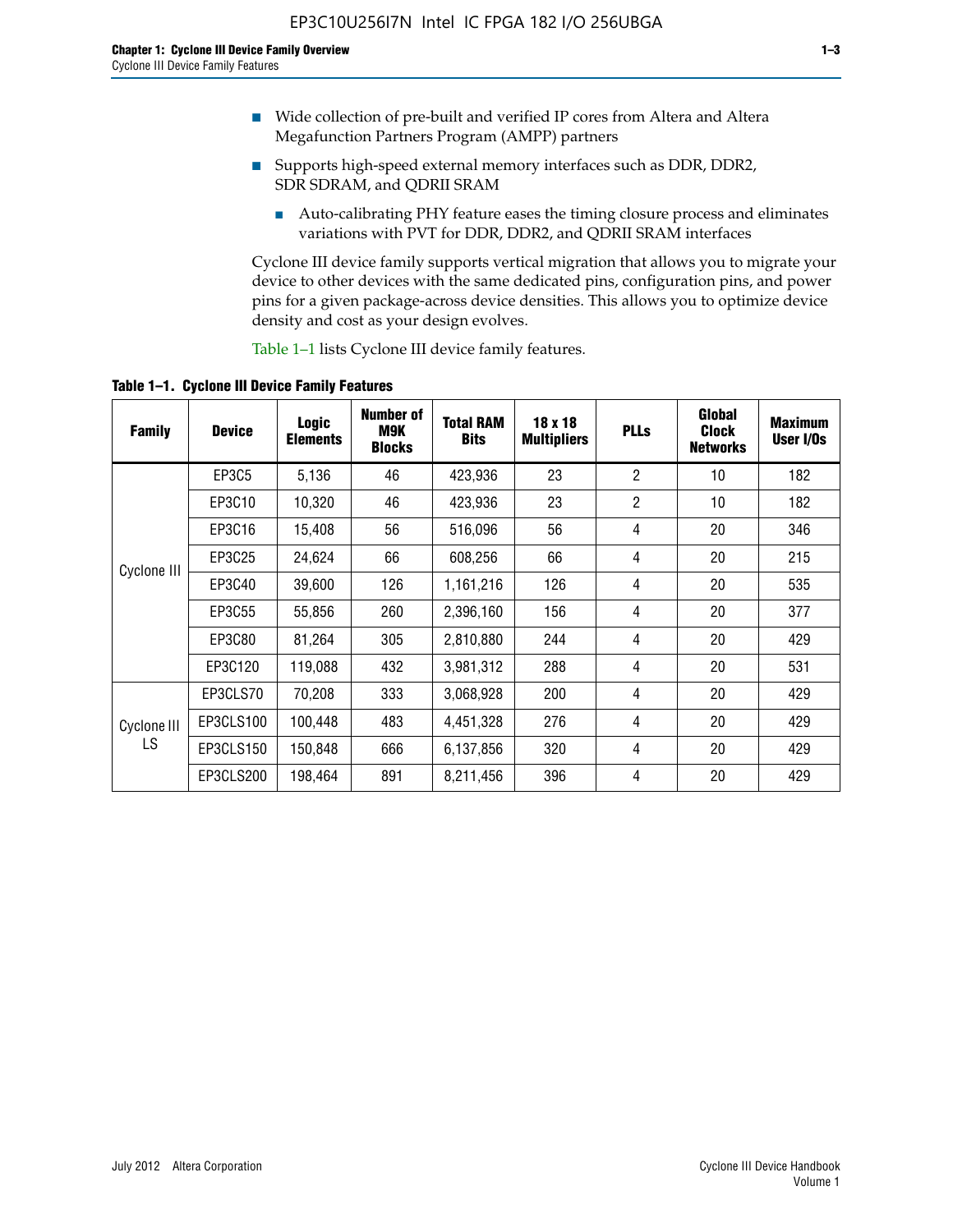Table 1–2 lists Cyclone III device family package options, I/O pins, and differential channel counts.

| <b>Family</b> | <b>Package</b> | E144 $(7)$ | M164     | P240     | <b>F256</b>       | <b>U256</b> | F324       | F484      | <b>U484</b> | F780         |
|---------------|----------------|------------|----------|----------|-------------------|-------------|------------|-----------|-------------|--------------|
|               | EP3C5          | 94, 22     | 4106, 28 |          | 182,68            | 182, 68     |            |           |             |              |
|               | EP3C10         | 94, 22     | 106, 28  |          | 182, 68           | 182,68      |            |           |             |              |
|               | EP3C16         | 84, 19     | 92, 23   | 160, 47  | 168, 55           | 168, 55     |            | 346, 140  | 4346, 140   |              |
| Cyclone III   | EP3C25         | 82, 18     |          | 148, 43  | $156, 54$ 156, 54 |             | 4215, 83   |           |             |              |
| (8)           | EP3C40         |            |          | ,128, 26 |                   |             | $-195, 61$ | 331, 127  | 331, 127    | 1535, 227(6) |
|               | EP3C55         |            |          |          |                   |             |            | 327, 135  | 327, 135    | 377, 163     |
|               | EP3C80         |            |          |          |                   |             |            | 295, 113  | 295, 113    | 429, 181     |
|               | EP3C120        |            |          |          |                   |             |            | 283, 106  |             | 531, 233     |
|               | EP3CLS70       |            |          |          |                   |             |            | 1294, 113 | 294, 113    | 429, 181     |
| Cyclone III   | EP3CLS100      |            |          |          |                   |             |            | 294, 113  | $-294, 113$ | 429, 181     |
| LS.           | EP3CLS150      |            |          |          |                   |             |            | 226, 87   |             | 429, 181     |
|               | EP3CLS200      |            |          |          |                   |             |            | 226, 87   |             | 429, 181     |

|  | Table 1–2. Cyclone III Device Family Package Options, I/O pin and Differential Channel Counts (1), (2), (3), (4), (5) |  |  |  |  |  |  |  |  |
|--|-----------------------------------------------------------------------------------------------------------------------|--|--|--|--|--|--|--|--|
|--|-----------------------------------------------------------------------------------------------------------------------|--|--|--|--|--|--|--|--|

**Notes to Table 1–2:**

(1) For each device package, the first number indicates the number of the I/O pin; the second number indicates the differential channel count.

(2) For more information about device packaging specifications, refer to the Cyclone III [Package and Thermal Resistance](http://www.altera.com/support/devices/packaging/specifications/pkg-pin/dev-package-listing.jsp?device=Cyclone_III) webpage.

(3) The I/O pin numbers are the maximum I/O counts (including clock input pins) supported by the device package combination and can be affected by the configuration scheme selected for the device.

(4) All packages are available in lead-free and leaded options.

(5) Vertical migration is not supported between Cyclone III and Cyclone III LS devices.

(6) The EP3C40 device in the F780 package supports restricted vertical migration. Maximum user I/Os are restricted to 510 I/Os if you enable migration to the EP3C120 and are using voltage referenced I/O standards. If you are not using voltage referenced I/O standards, you can increase the maximum number of I/Os.

(7) The E144 package has an exposed pad at the bottom of the package. This exposed pad is a ground pad that must be connected to the ground plane on your PCB. Use this exposed pad for electrical connectivity and not for thermal purposes.

(8) All Cyclone III device UBGA packages are supported by the Quartus II software version 7.1 SP1 and later, with the exception of the UBGA packages of EP3C16, which are supported by the Quartus II software version 7.2.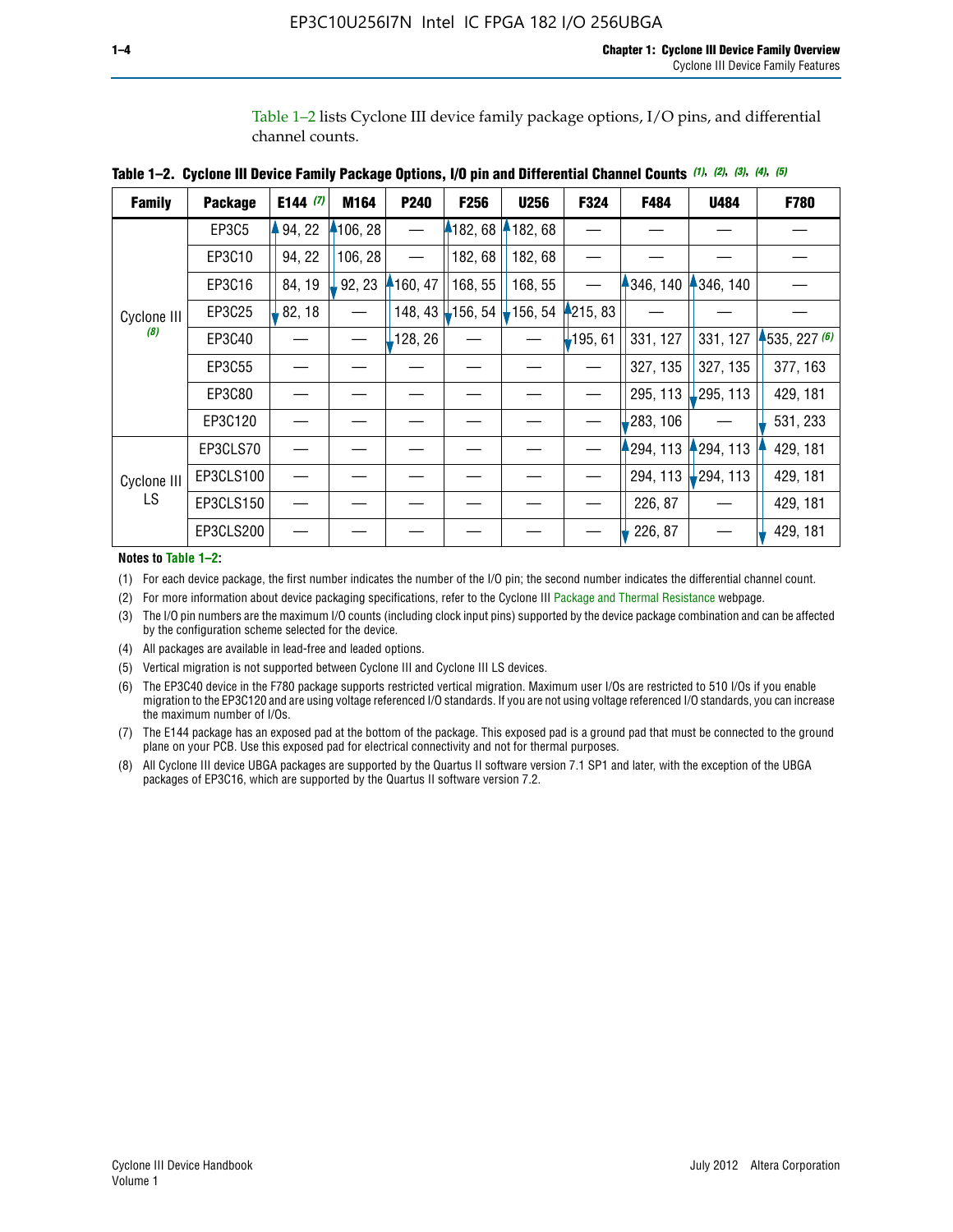Table 1–3 lists Cyclone III device family package sizes.

| <b>Family</b>  | <b>Package</b>   | Pitch (mm) | Nominal Area (mm <sup>2</sup> ) | Length x Width (mm $\times$ mm) | Height (mm) |
|----------------|------------------|------------|---------------------------------|---------------------------------|-------------|
|                | E144             | 0.5        | 484                             | $22 \times 22$                  | 1.60        |
|                | M164             | 0.5        | 64                              | $8 \times 8$                    | 1.40        |
|                | P <sub>240</sub> | 0.5        | 1197                            | $34.6 \times 34.6$              | 4.10        |
|                | F <sub>256</sub> | 1.0        | 289                             | $17 \times 17$                  | 1.55        |
| Cyclone III    | U256             | 0.8        | 196                             | $14 \times 14$                  | 2.20        |
|                | F324             | 1.0        | 361                             | $19 \times 19$                  | 2.20        |
|                | F484             | 1.0        | 529                             | $23 \times 23$                  | 2.60        |
|                | U484             | 0.8        | 361                             | $19 \times 19$                  | 2.20        |
|                | F780             | 1.0        | 841                             | $29 \times 29$                  | 2.60        |
|                | F484             | 1.0        | 529                             | $23 \times 23$                  | 2.60        |
| Cyclone III LS | U484             | 0.8        | 361                             | $19 \times 19$                  | 2.20        |
|                | F780             | 1.0        | 841                             | $29 \times 29$                  | 2.60        |

**Table 1–3. Cyclone III Device Family Package Sizes**

Table 1–4 lists Cyclone III device family speed grades.

**Table 1–4. Cyclone III Device Family Speed Grades (Part 1 of 2)**

| <b>Family</b> | <b>Device</b> | E144              | M164          | <b>P240</b> | F <sub>256</sub>      | <b>U256</b>           | F324                  | F484                  | U484                  | <b>F780</b>       |
|---------------|---------------|-------------------|---------------|-------------|-----------------------|-----------------------|-----------------------|-----------------------|-----------------------|-------------------|
|               | <b>EP3C5</b>  | C7, C8,<br>17, A7 | C7, C8,<br>17 |             | C6, C7,<br>C8, I7, A7 | C6, C7,<br>C8, I7, A7 |                       |                       |                       |                   |
|               | EP3C10        | C7, C8,<br>17, A7 | C7, C8,<br>17 |             | C6, C7,<br>C8, I7, A7 | C6, C7,<br>C8, I7, A7 |                       |                       |                       |                   |
|               | EP3C16        | C7, C8,<br>17, A7 | C7, C8,<br>17 | C8          | C6, C7,<br>C8, I7, A7 | C6, C7,<br>C8, I7, A7 |                       | C6, C7,<br>C8, I7, A7 | C6, C7,<br>C8, I7, A7 |                   |
| Cyclone III   | EP3C25        | C7, C8,<br>17, A7 |               | C8          | C6, C7,<br>C8, I7, A7 | C6, C7,<br>C8, I7, A7 | C6, C7,<br>C8, I7, A7 |                       |                       |                   |
|               | EP3C40        |                   |               | C8          |                       |                       | C6, C7,<br>C8, I7, A7 | C6, C7,<br>C8, I7, A7 | C6, C7,<br>C8, I7, A7 | C6, C7,<br>C8, 17 |
|               | EP3C55        |                   |               |             |                       |                       |                       | C6, C7,<br>C8, 17     | C6, C7,<br>C8, 17     | C6, C7,<br>C8, 17 |
|               | EP3C80        |                   |               |             |                       |                       |                       | C6, C7,<br>C8, 17     | C6, C7,<br>C8, 17     | C6, C7,<br>C8, 17 |
|               | EP3C120       |                   |               |             |                       |                       |                       | C7, C8, I7            |                       | C7, C8,<br>17     |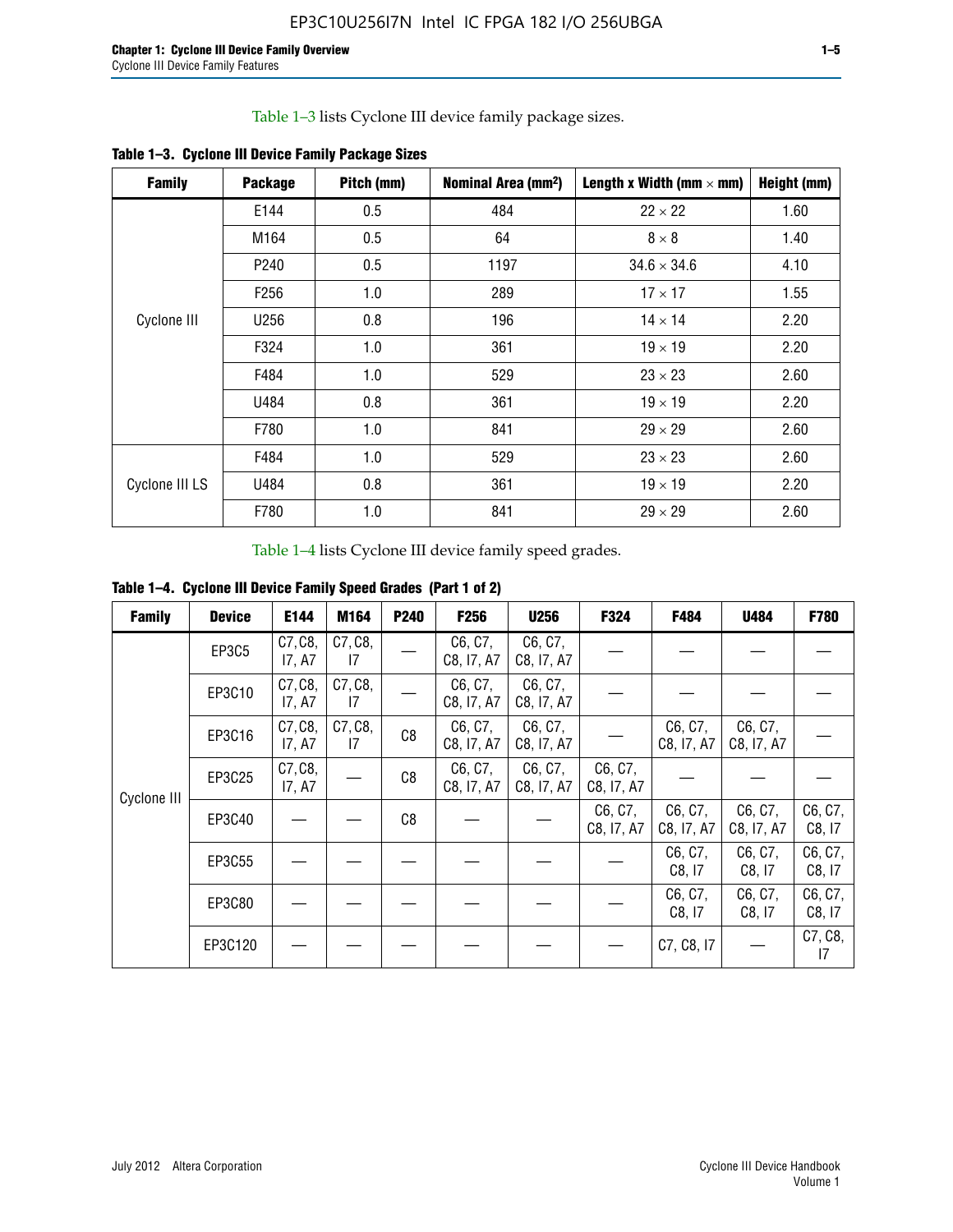| ۰. |  |  |  |
|----|--|--|--|
|    |  |  |  |

| <b>Family</b> | <b>Device</b> | E144 | M164 | <b>P240</b> | <b>F256</b> | <b>U256</b> | F324 | F484       | U484       | F780          |
|---------------|---------------|------|------|-------------|-------------|-------------|------|------------|------------|---------------|
|               | EP3CLS70      |      |      |             |             |             |      | C7, C8, I7 | C7, C8, I7 | C7, C8,       |
| Cyclone III   | EP3CLS100     |      |      |             |             |             |      | C7, C8, 17 | C7, C8, I7 | C7, C8,       |
| LS            | EP3CLS150     |      |      |             |             |             |      | C7, C8, I7 |            | C7, C8,<br>17 |
|               | EP3CLS200     |      |      |             |             |             |      | C7, C8, I7 |            | C7, C8,<br>17 |

**Table 1–4. Cyclone III Device Family Speed Grades (Part 2 of 2)**

Table 1–5 lists Cyclone III device family configuration schemes.

| <b>IQUIE 1-3. CYCLUILE III DEVICE FAILIIV CUILILUILATION SCIIENIES</b> |                    |                       |  |
|------------------------------------------------------------------------|--------------------|-----------------------|--|
| <b>Configuration Scheme</b>                                            | <b>Cyclone III</b> | <b>Cyclone III LS</b> |  |
| Active serial (AS)                                                     |                    |                       |  |
| Active parallel (AP)                                                   |                    |                       |  |
| Passive serial (PS)                                                    |                    |                       |  |
| Fast passive parallel (FPP)                                            |                    |                       |  |
| Joint Test Action Group (JTAG)                                         |                    |                       |  |

**Table 1–5. Cyclone III Device Family Configuration Schemes**

## **Cyclone III Device Family Architecture**

Cyclone III device family includes a customer-defined feature set that is optimized for portable applications and offers a wide range of density, memory, embedded multiplier, and I/O options. Cyclone III device family supports numerous external memory interfaces and I/O protocols that are common in high-volume applications. The Quartus II software features and parameterizable IP cores make it easier for you to use the Cyclone III device family interfaces and protocols.

The following sections provide an overview of the Cyclone III device family features.

#### **Logic Elements and Logic Array Blocks**

The logic array block (LAB) consists of 16 logic elements and a LAB-wide control block. An LE is the smallest unit of logic in the Cyclone III device family architecture. Each LE has four inputs, a four-input look-up table (LUT), a register, and output logic. The four-input LUT is a function generator that can implement any function with four variables.

f For more information about LEs and LABs, refer to the *[Logic Elements and Logic Array](http://www.altera.com/literature/hb/cyc3/cyc3_ciii51002.pdf)  [Blocks in the Cyclone III Device Family](http://www.altera.com/literature/hb/cyc3/cyc3_ciii51002.pdf)* chapter.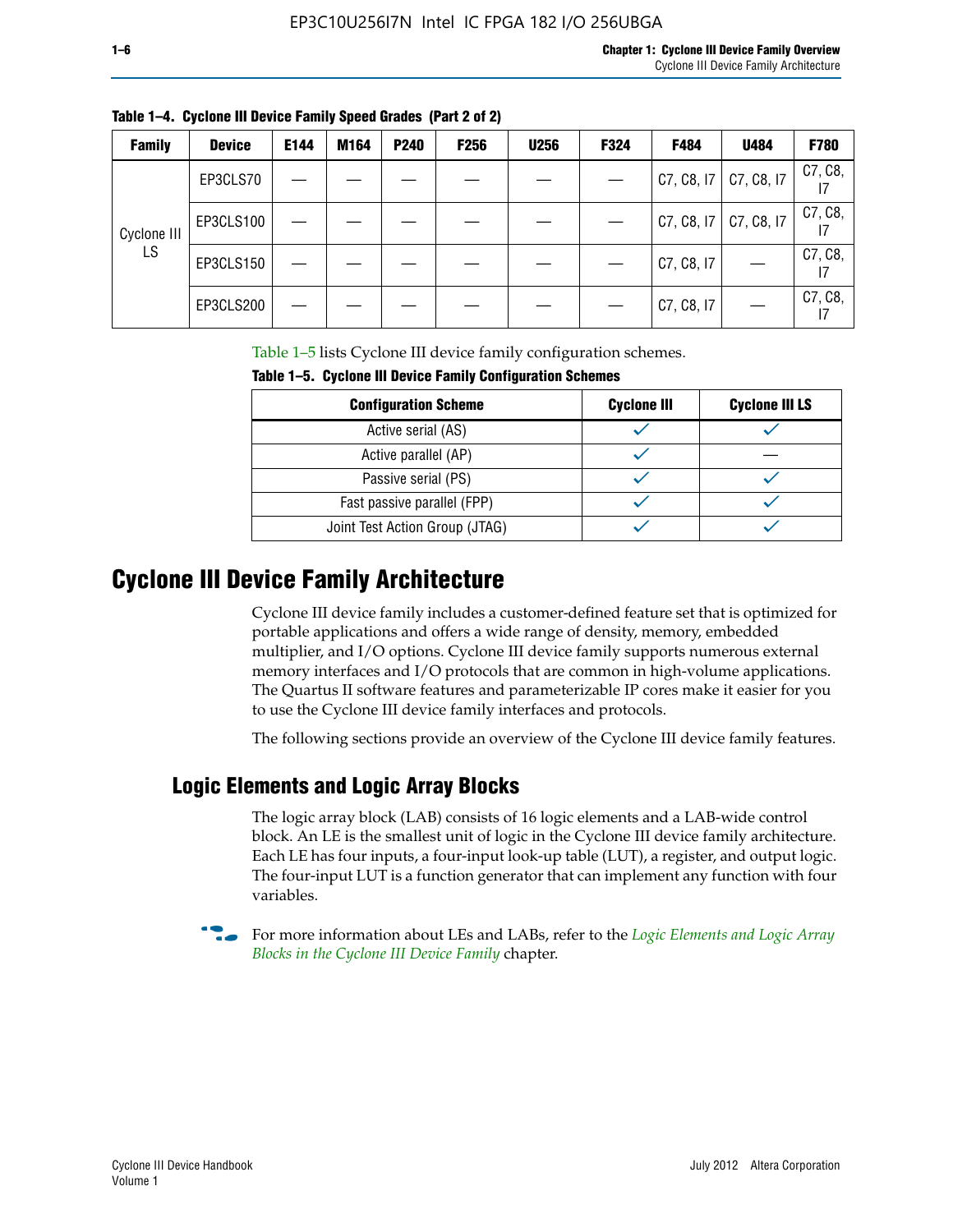#### **Memory Blocks**

Each M9K memory block of the Cyclone III device family provides nine Kbits of on-chip memory capable of operating at up to 315 MHz for Cyclone III devices and up to 274 MHz for Cyclone III LS devices. The embedded memory structure consists of M9K memory blocks columns that you can configure as RAM, first-in first-out (FIFO) buffers, or ROM. The Cyclone III device family memory blocks are optimized for applications such as high throughout packet processing, embedded processor program, and embedded data storage.

The Quartus II software allows you to take advantage of the M9K memory blocks by instantiating memory using a dedicated megafunction wizard or by inferring memory directly from the VHDL or Verilog source code.

M9K memory blocks support single-port, simple dual-port, and true dual-port operation modes. Single-port mode and simple dual-port mode are supported for all port widths with a configuration of  $\times1$ ,  $\times2$ ,  $\times4$ ,  $\times8$ ,  $\times9$ ,  $\times16$ ,  $\times18$ ,  $\times32$ , and  $\times36$ . True dual-port is supported in port widths with a configuration of  $\times$ 1,  $\times$ 2,  $\times$ 4,  $\times$ 8,  $\times$ 9,  $\times$ 16, and ×18.



**For more information about memory blocks, refer to the** *Memory Blocks in the Cyclone [III Device Family](http://www.altera.com/literature/hb/cyc3/cyc3_ciii51004.pdf)* chapter.

#### **Embedded Multipliers and Digital Signal Processing Support**

Cyclone III devices support up to 288 embedded multiplier blocks and Cyclone III LS devices support up to 396 embedded multiplier blocks. Each block supports one individual  $18 \times 18$ -bit multiplier or two individual  $9 \times 9$ -bit multipliers.

The Quartus II software includes megafunctions that are used to control the operation mode of the embedded multiplier blocks based on user parameter settings. Multipliers can also be inferred directly from the VHDL or Verilog source code. In addition to embedded multipliers, Cyclone III device family includes a combination of on-chip resources and external interfaces, making them ideal for increasing performance, reducing system cost, and lowering the power consumption of digital signal processing (DSP) systems. You can use Cyclone III device family alone or as DSP device co-processors to improve price-to-performance ratios of DSP systems.

The Cyclone III device family DSP system design support includes the following features:

- DSP IP cores:
	- Common DSP processing functions such as finite impulse response (FIR), fast Fourier transform (FFT), and numerically controlled oscillator (NCO) functions
	- Suites of common video and image processing functions
- Complete reference designs for end-market applications
- DSP Builder interface tool between the Quartus II software and the MathWorks Simulink and MATLAB design environments
- DSP development kits
- For more information about embedded multipliers and digital signal processing support, refer to the *[Embedded Multipliers in Cyclone III Devices](http://www.altera.com/literature/hb/cyc3/cyc3_ciii51005.pdf)* chapter.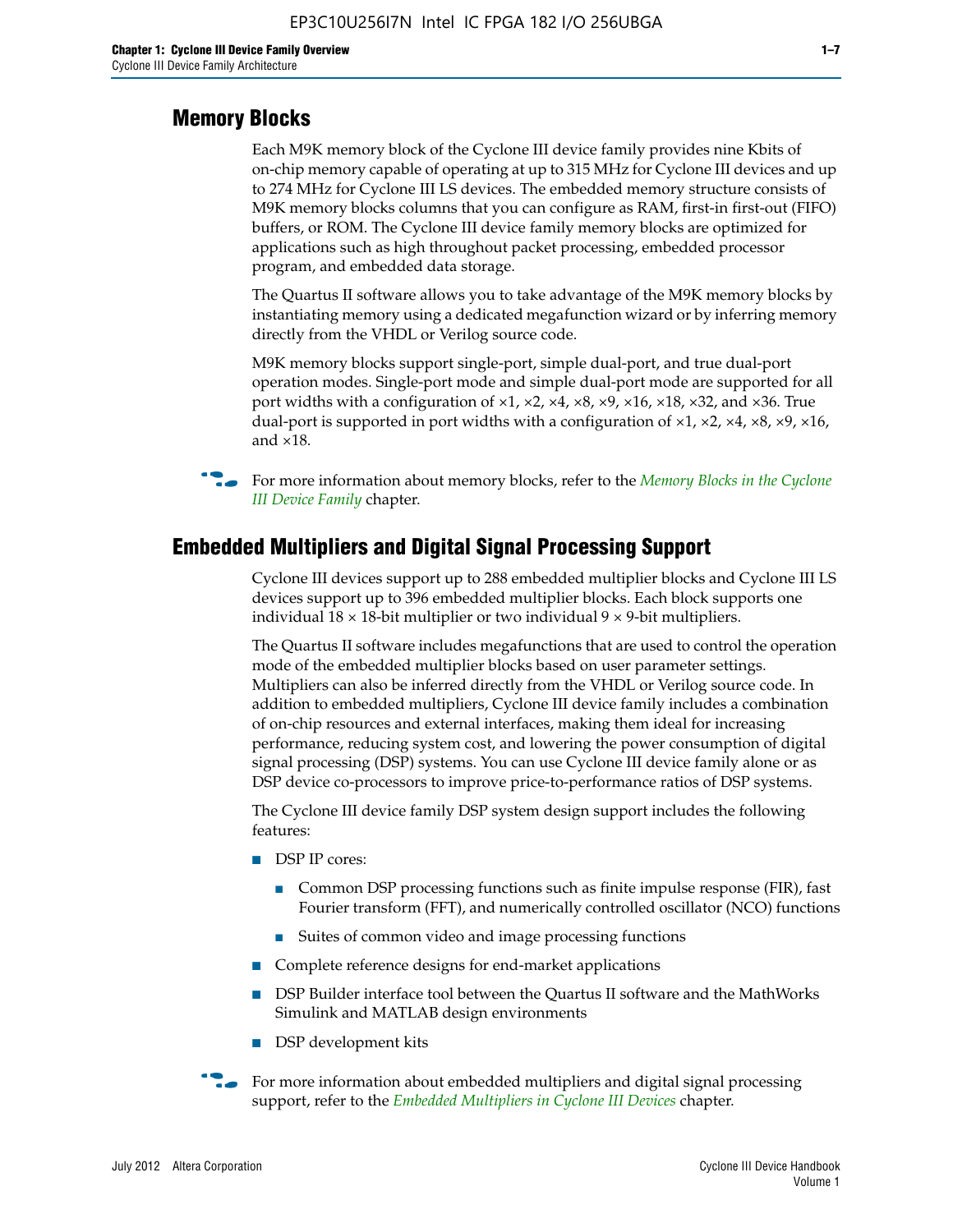#### **Clock Networks and PLLs**

Cyclone III device family includes 20 global clock networks. You can drive global clock signals from dedicated clock pins, dual-purpose clock pins, user logic, and PLLs. Cyclone III device family includes up to four PLLs with five outputs per PLL to provide robust clock management and synthesis. You can use PLLs for device clock management, external system clock management, and I/O interfaces.

You can dynamically reconfigure the Cyclone III device family PLLs to enable auto-calibration of external memory interfaces while the device is in operation. This feature enables the support of multiple input source frequencies and corresponding multiplication, division, and phase shift requirements. PLLs in Cyclone III device family may be cascaded to generate up to ten internal clocks and two external clocks on output pins from a single external clock source.

**For more PLL specifications and information, refer to the** *[Cyclone III Device Data Sheet](http://www.altera.com/literature/hb/cyc3/cyc3_ciii52001.pdf)***,** *[Cyclone III LS Device Data Sheet](http://www.altera.com/literature/hb/cyc3/cyc3_ciii52002.pdf)*, and *[Clock Networks and PLLs in the Cyclone III Device](http://www.altera.com/literature/hb/cyc3/cyc3_ciii51006.pdf)  [Family](http://www.altera.com/literature/hb/cyc3/cyc3_ciii51006.pdf)* chapters.

#### **I/O Features**

Cyclone III device family has eight I/O banks. All I/O banks support single-ended and differential I/O standards listed in Table 1–6.

| Type             | <b>I/O Standard</b>                                        |
|------------------|------------------------------------------------------------|
| Single-Ended I/O | LVTTL, LVCMOS, SSTL, HSTL, PCI, and PCI-X                  |
| Differential I/O | SSTL, HSTL, LVPECL, BLVDS, LVDS, mini-LVDS, RSDS, and PPDS |

**Table 1–6. Cyclone III Device Family I/O Standards Support** 

The Cyclone III device family I/O also supports programmable bus hold, programmable pull-up resistors, programmable delay, programmable drive strength, programmable slew-rate control to optimize signal integrity, and hot socketing. Cyclone III device family supports calibrated on-chip series termination ( $R_S$  OCT) or driver impedance matching (Rs) for single-ended I/O standards, with one OCT calibration block per side.

For more information, refer to the *[I/O Features in the Cyclone III Device Family](http://www.altera.com/literature/hb/cyc3/cyc3_ciii51007.pdf)* chapter.

#### **High-Speed Differential Interfaces**

Cyclone III device family supports high-speed differential interfaces such as BLVDS, LVDS, mini-LVDS, RSDS, and PPDS. These high-speed I/O standards in Cyclone III device family provide high data throughput using a relatively small number of I/O pins and are ideal for low-cost applications. Dedicated differential output drivers on the left and right I/O banks can send data rates at up to 875 Mbps for Cyclone III devices and up to 740 Mbps for Cyclone III LS devices, without the need for external resistors. This saves board space or simplifies PCB routing. Top and bottom I/O banks support differential transmission (with the addition of an external resistor network) data rates at up to 640 Mbps for both Cyclone III and Cyclone III LS devices.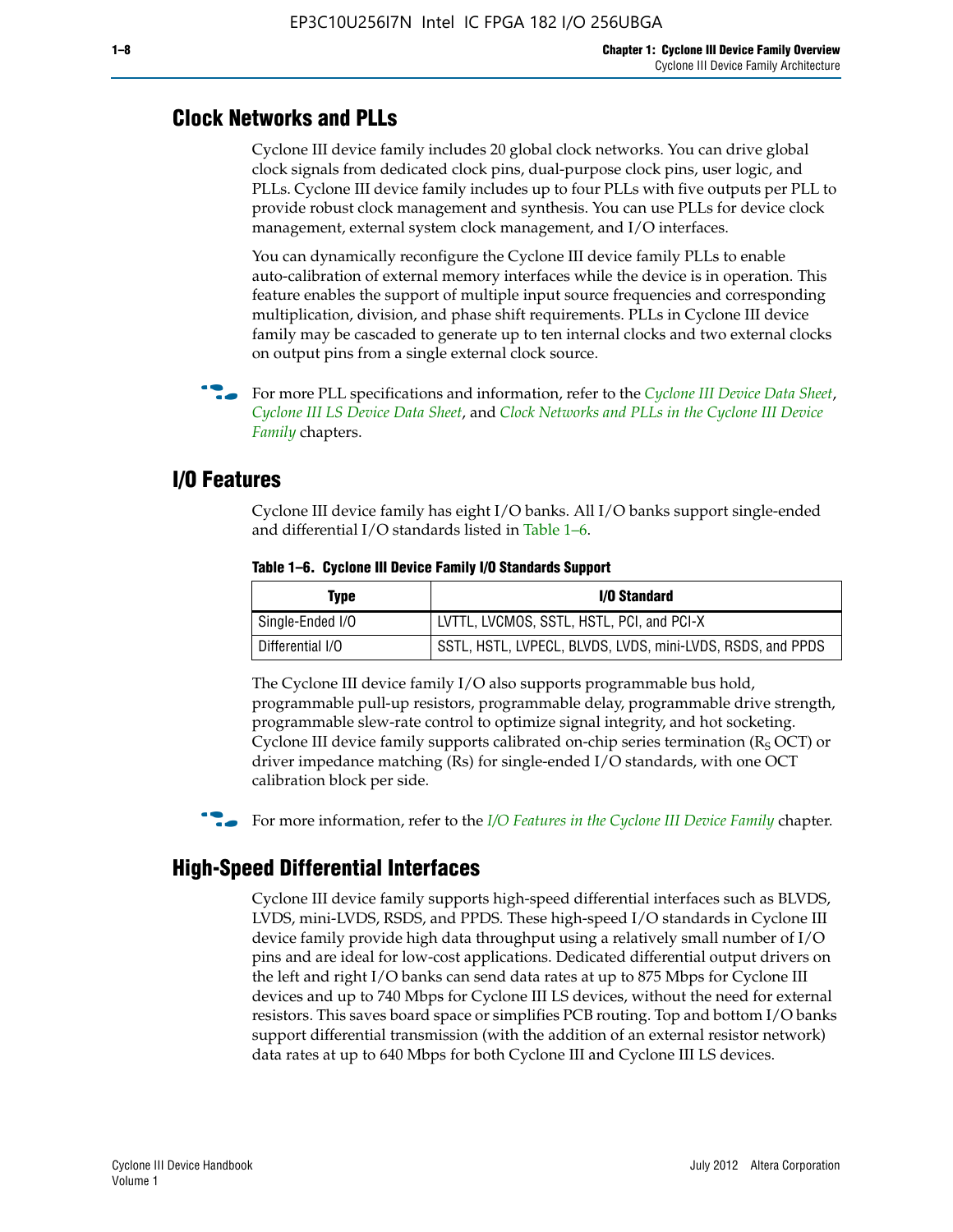**For more information, refer to the** *High-Speed Differential Interfaces in the Cyclone III* $\overline{a}$ *[Device Family](http://www.altera.com/literature/hb/cyc3/cyc3_ciii51008.pdf)* chapter.

#### **Auto-Calibrating External Memory Interfaces**

Cyclone III device family supports common memory types such as DDR, DDR2, SDR SDRAM, and QDRII SRAM. DDR2 SDRAM memory interfaces support data rates up to 400 Mbps for Cyclone III devices and 333 Mbps for Cyclone III LS devices. Memory interfaces are supported on all sides of Cyclone III device family. Cyclone III device family has the OCT, DDR output registers, and 8-to-36-bit programmable DQ group widths features to enable rapid and robust implementation of different memory standards.

An auto-calibrating megafunction is available in the Quartus II software for DDR and QDR memory interface PHYs. This megafunction is optimized to take advantage of the Cyclone III device family I/O structure, simplify timing closure requirements, and take advantage of the Cyclone III device family PLL dynamic reconfiguration feature to calibrate PVT changes.

**For more information, refer to the** *External Memory Interfaces in the Cyclone III Device [Family](http://www.altera.com/literature/hb/cyc3/cyc3_ciii51009.pdf)* chapter.

#### **Support for Industry-Standard Embedded Processors**

To quickly and easily create system-level designs using Cyclone III device family, you can select among the ×32-bit soft processor cores: Freescale®V1 Coldfire, ARM® Cortex M1, or Altera Nios® II, along with a library of 50 other IP blocks when using the system-on-a-programmable-chip (SOPC) Builder tool. SOPC Builder is an Altera Quartus II design tool that facilitates system-integration of IP blocks in an FPGA design. The SOPC Builder automatically generates interconnect logic and creates a testbench to verify functionality, saving valuable design time.

Cyclone III device family expands the peripheral set, memory, I/O, or performance of legacy embedded processors. Single or multiple Nios II embedded processors are designed into Cyclone III device family to provide additional co-processing power, or even replace legacy embedded processors in your system. Using the Cyclone III device family and Nios II together provide low-cost, high-performance embedded processing solutions, which in turn allow you to extend the life cycle of your product and improve time-to-market over standard product solutions.

 $\mathbb{I}$  Separate licensing of the Freescale and ARM embedded processors are required.

#### **Hot Socketing and Power-On-Reset**

Cyclone III device family features hot socketing (also known as hot plug-in or hot swap) and power sequencing support without the use of external devices. You can insert or remove a board populated with one or more Cyclone III device family during a system operation without causing undesirable effects to the running system bus or the board that was inserted into the system.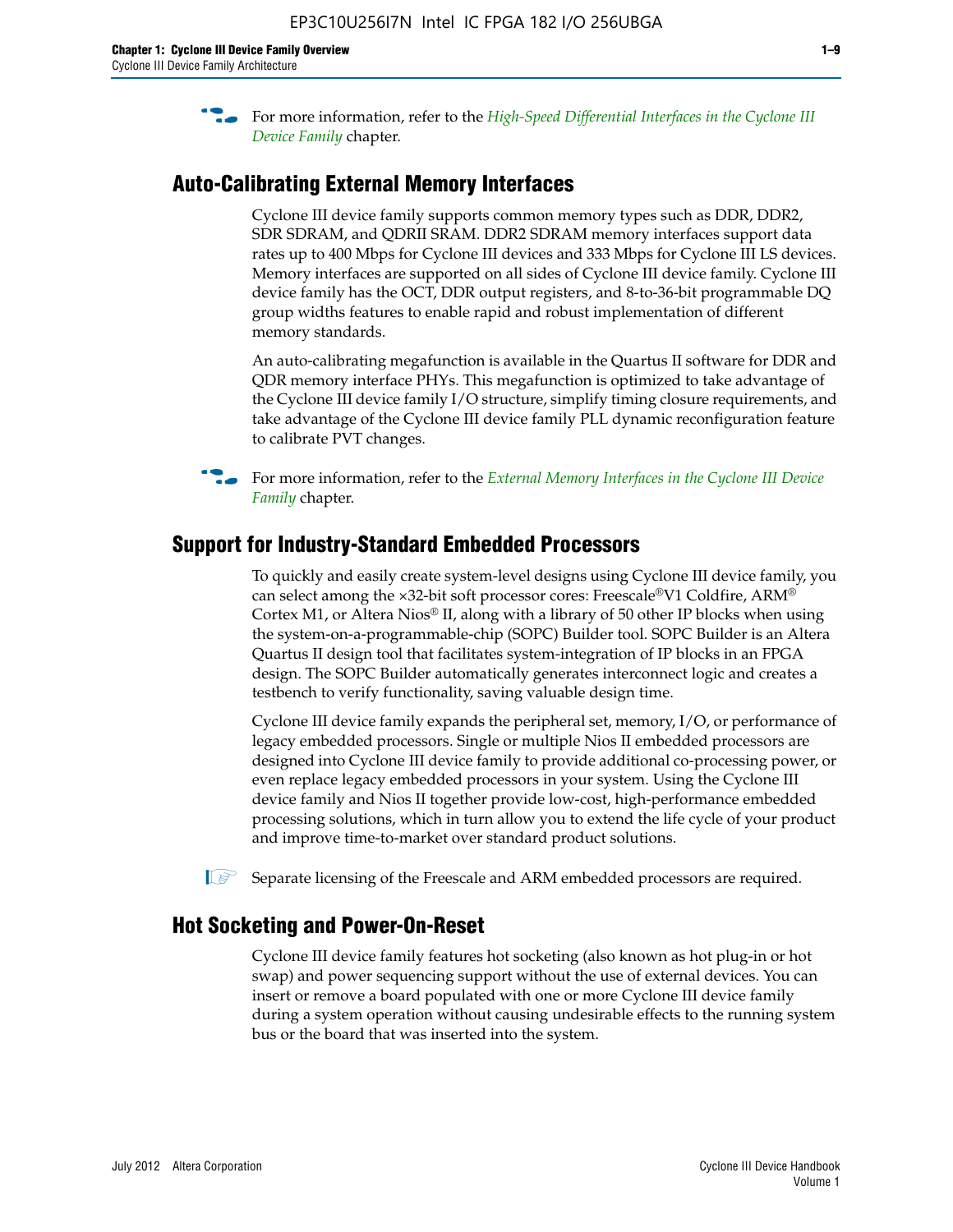The hot socketing feature allows you to use FPGAs on PCBs that also contain a mixture of 3.3-V, 2.5-V, 1.8-V, 1.5-V, and 1.2-V devices. The Cyclone III device family hot socketing feature eliminates power-up sequence requirements for other devices on the board for proper FPGA operation.

For more information about hot socketing and power-on-reset, refer to the *[Hot-Socketing and Power-on Reset in the Cyclone III Device Family](http://www.altera.com/literature/hb/cyc3/cyc3_ciii51011.pdf)* chapter.

#### **SEU Mitigation**

Cyclone III LS devices offer built-in error detection circuitry to detect data corruption due to soft errors in the CRAM cells. This feature allows CRAM contents to be read and verified to match a configuration-computed CRC value. The Quartus II software activates the built-in 32-bit CRC checker, which is part of the Cyclone III LS device.

**For more information about SEU mitigation, refer to the** *SEU Mitigation in the [Cyclone III Device Family](http://www.altera.com/literature/hb/cyc3/cyc3_ciii51013.pdf)* chapter.

#### **JTAG Boundary Scan Testing**

Cyclone III device family supports the JTAG IEEE Std. 1149.1 specification. The boundary-scan test (BST) architecture offers the capability to test pin connections without using physical test probes and captures functional data while a device is operating normally. Boundary-scan cells in the Cyclone III device family can force signals onto pins or capture data from pins or from logic array signals. Forced test data is serially shifted into the boundary-scan cells. Captured data is serially shifted out and externally compared to expected results. In addition to BST, you can use the IEEE Std. 1149.1 controller for the Cyclone III LS device in-circuit reconfiguration (ICR).

**f f**or more information about JTAG boundary scan testing, refer to the *IEEE* 1149.1 *[\(JTAG\) Boundary-Scan Testing for the Cyclone III Device Family](http://www.altera.com/literature/hb/cyc3/cyc3_ciii51014.pdf)* chapter.

#### **Quartus II Software Support**

The Quartus II software is the leading design software for performance and productivity. It is the only complete design solution for CPLDs, FPGAs, and ASICs in the industry. The Quartus II software includes an integrated development environment to accelerate system-level design and seamless integration with leading third-party software tools and flows.

The Cyclone III LS devices provide both physical and functional separation between security critical design partitions. Cyclone III LS devices offer isolation between design partitions. This ensures that device errors do not propagate from one partition to another, whether unintentional or intentional. The Quartus II software design separation flow facilitates the creation of separation regions in Cyclone III LS devices by tightly controlling the routing in and between the LogicLock regions. For ease of use, the separation flow integrates in the existing incremental compilation flow.

f For more information about the Quartus II software features, refer to the *[Quartus II](http://www.altera.com/literature/hb/qts/quartusii_handbook.pdf)  [Handbook](http://www.altera.com/literature/hb/qts/quartusii_handbook.pdf)*.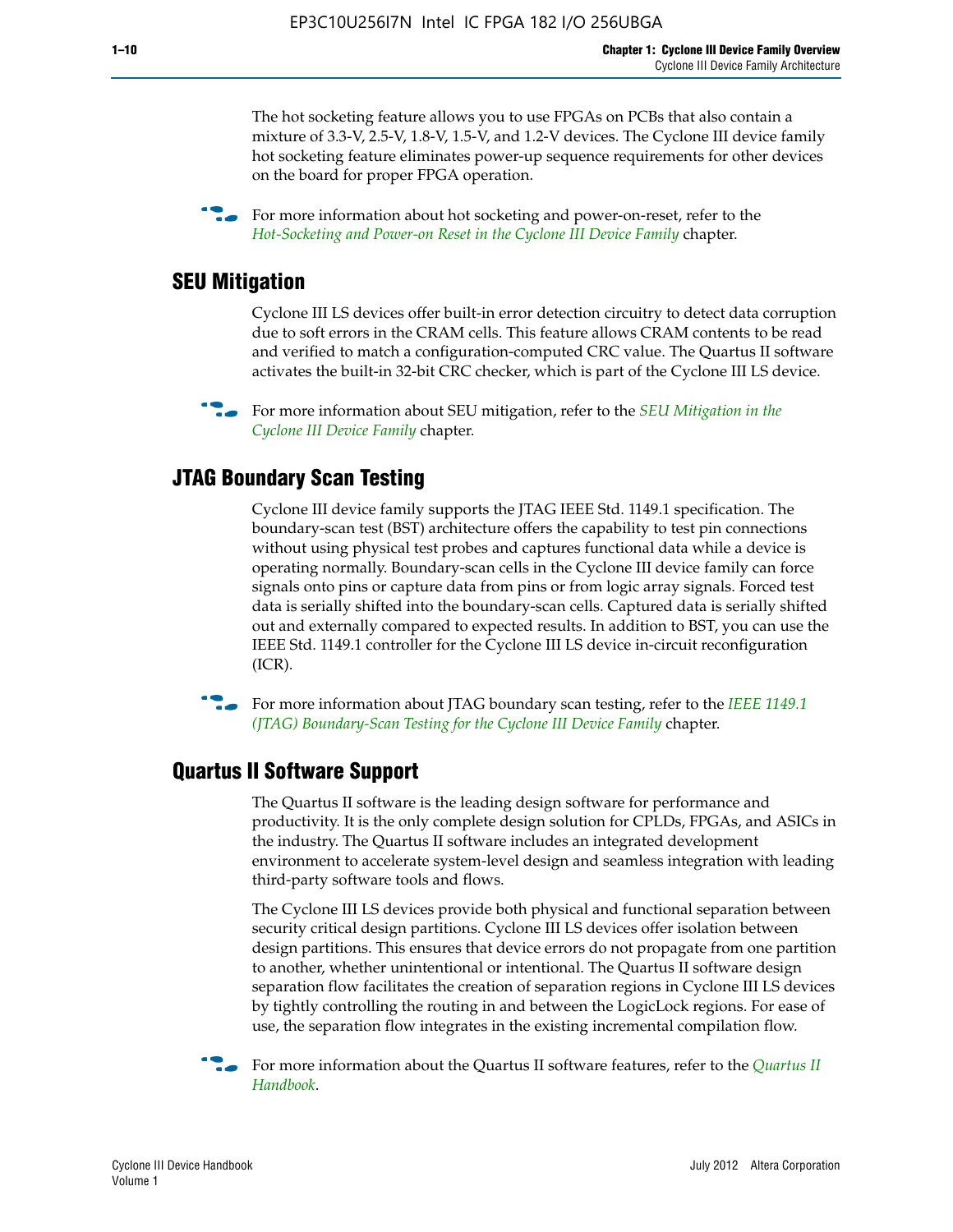### **Configuration**

Cyclone III device family uses SRAM cells to store configuration data. Configuration data is downloaded to Cyclone III device family each time the device powers up. Low-cost configuration options include the Altera EPCS family serial flash devices as well as commodity parallel flash configuration options. These options provide the flexibility for general-purpose applications and the ability to meet specific configuration and wake-up time requirements of the applications. Cyclone III device family supports the AS, PS, FPP, and JTAG configuration schemes. The AP configuration scheme is only supported in Cyclone III devices.



f For more information about configuration, refer to the *[Configuration, Design Security,](http://www.altera.com/literature/hb/cyc3/cyc3_ciii51016.pdf)  [and Remote System Upgrades in the Cyclone III Device Family](http://www.altera.com/literature/hb/cyc3/cyc3_ciii51016.pdf)* chapter.

### **Remote System Upgrades**

Cyclone III device family offers remote system upgrade without an external controller. The remote system upgrade capability in Cyclone III device family allows system upgrades from a remote location. Soft logic (either the Nios II embedded processor or user logic) implemented in Cyclone III device family can download a new configuration image from a remote location, store it in configuration memory, and direct the dedicated remote system upgrade circuitry to start a reconfiguration cycle. The dedicated circuitry performs error detection during and after the configuration process, and can recover from an error condition by reverting to a safe configuration image. The dedicated circuitry also provides error status information. Cyclone III devices support remote system upgrade in the AS and AP configuration scheme. Cyclone III LS devices support remote system upgrade in the AS configuration scheme only.

**For more information, refer to the** *Configuration, Design Security, and Remote System [Upgrades in the Cyclone III Device Family](http://www.altera.com/literature/hb/cyc3/cyc3_ciii51016.pdf)* chapter.

#### **Design Security (Cyclone III LS Devices Only)**

Cyclone III LS devices offer design security features which play a vital role in the large and critical designs in the competitive military and commercial environments. Equipped with the configuration bit stream encryption and anti-tamper features, Cyclone III LS devices protect your designs from copying, reverse engineering and tampering. The configuration security of Cyclone III LS devices uses AES with 256-bit security key.

f For more information, refer to the *[Configuration, Design Security, and Remote System](http://www.altera.com/literature/hb/cyc3/cyc3_ciii51016.pdf)  [Upgrades in Cyclone III Device Family](http://www.altera.com/literature/hb/cyc3/cyc3_ciii51016.pdf)* chapter.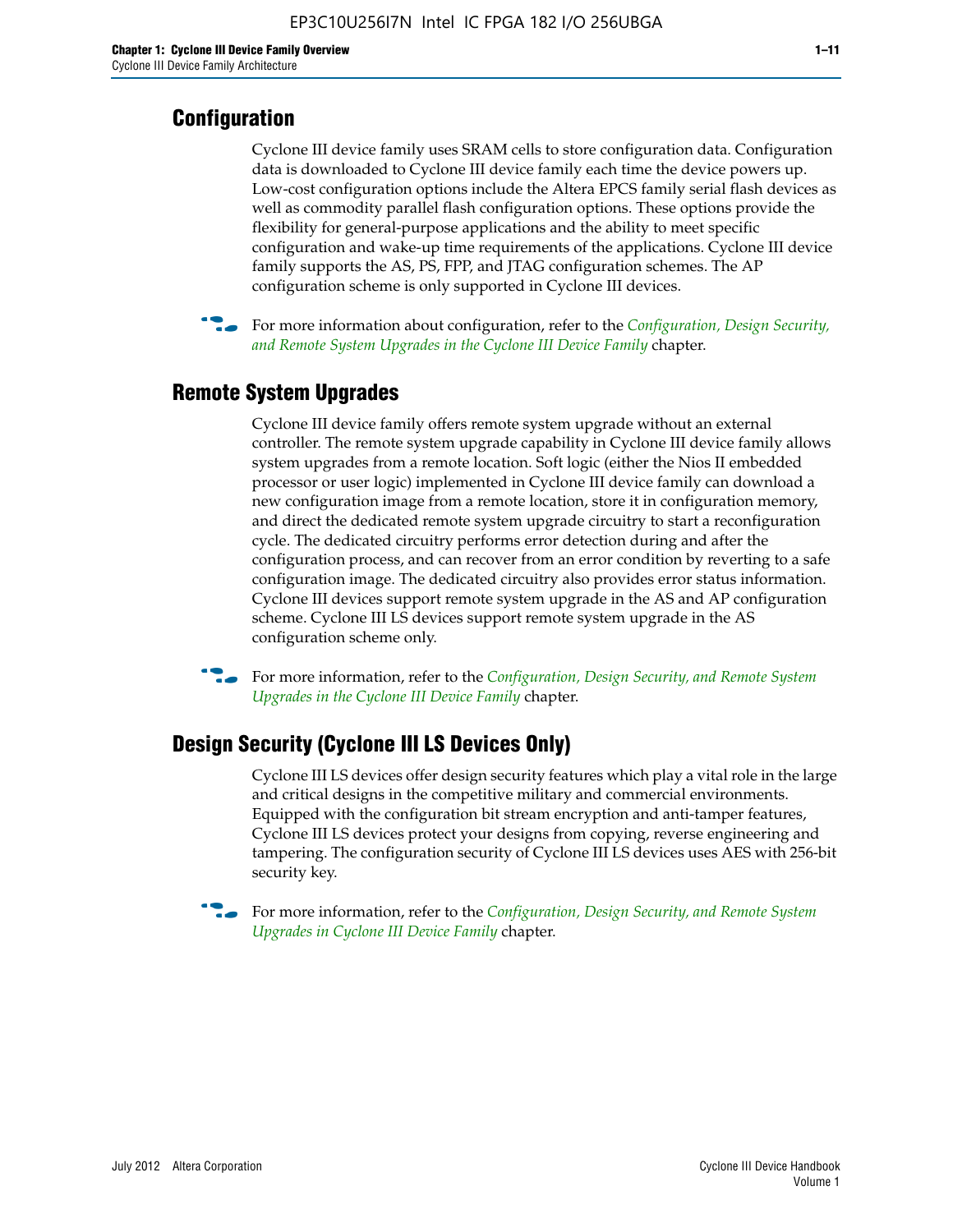## **Reference and Ordering Information**

Figure 1–1 and Figure 1–2 show the ordering codes for Cyclone III and Cyclone III LS devices.







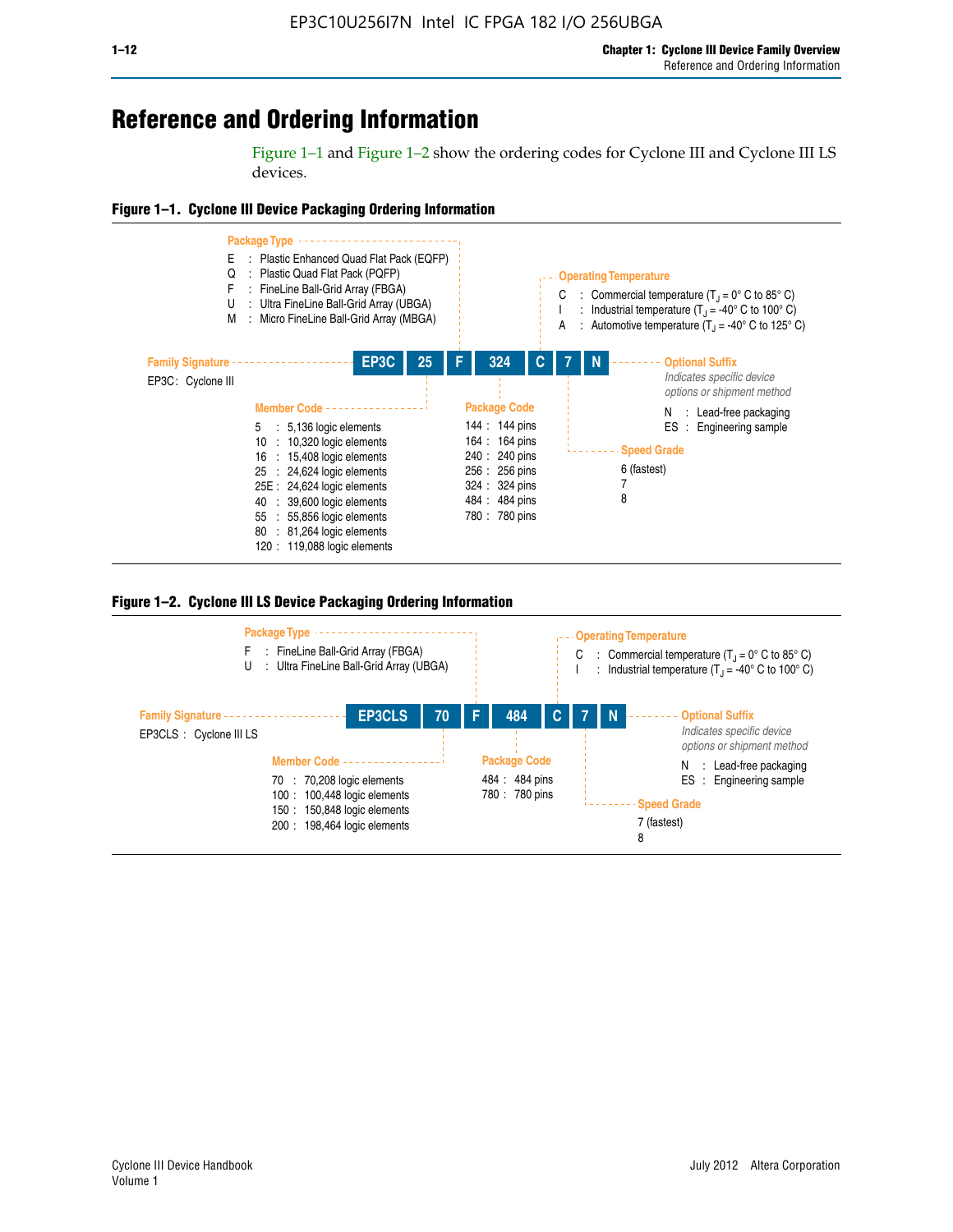## **Document Revision History**

Table 1–7 lists the revision history for this document.

| <b>Date</b>      | <b>Version</b> | <b>Changes</b>                                                                                                                                                                                                                                                                                                                                                                          |
|------------------|----------------|-----------------------------------------------------------------------------------------------------------------------------------------------------------------------------------------------------------------------------------------------------------------------------------------------------------------------------------------------------------------------------------------|
| <b>July 2012</b> | 2.4            | Updated 484 pin package code in Figure 1-1.                                                                                                                                                                                                                                                                                                                                             |
|                  |                | ■ Updated Table $1-1$ and Table $1-2$ .                                                                                                                                                                                                                                                                                                                                                 |
| December 2011    | 2.3            | ■ Updated Figure $1-1$ and Figure $1-2$ .                                                                                                                                                                                                                                                                                                                                               |
|                  |                | Updated hyperlinks.                                                                                                                                                                                                                                                                                                                                                                     |
|                  |                | Minor text edits.                                                                                                                                                                                                                                                                                                                                                                       |
| December 2009    | 2.2            | Minor text edits.                                                                                                                                                                                                                                                                                                                                                                       |
| <b>July 2009</b> | 2.1            | Minor edit to the hyperlinks.                                                                                                                                                                                                                                                                                                                                                           |
|                  |                | $\blacksquare$ Added Table 1-5.                                                                                                                                                                                                                                                                                                                                                         |
|                  |                | ■ Updated Table 1–1, Table 1–2, Table 1–3, and Table 1–4.                                                                                                                                                                                                                                                                                                                               |
| <b>June 2009</b> | 2.0            | • Updated "Introduction", "Cyclone III Device Family Architecture", "Embedded Multipliers<br>and Digital Signal Processing Support ", "Clock Networks and PLLs ", "I/O Features ",<br>"High-Speed Differential Interfaces ", "Auto-Calibrating External Memory Interfaces",<br>"Quartus II Software Support", "Configuration ", and "Design Security (Cyclone III LS<br>Devices Only)". |
|                  |                | Removed "Referenced Document" section.                                                                                                                                                                                                                                                                                                                                                  |
|                  |                | • Updated "Increased System Integration" section.                                                                                                                                                                                                                                                                                                                                       |
| October 2008     | 1.3            | Updated "Memory Blocks" section.                                                                                                                                                                                                                                                                                                                                                        |
|                  |                | • Updated chapter to new template.                                                                                                                                                                                                                                                                                                                                                      |
|                  |                | Added 164-pin Micro FineLine Ball-Grid Array (MBGA) details to Table 1-2, Table 1-3 and<br>Table $1-4$ .                                                                                                                                                                                                                                                                                |
| May 2008         | 1.2            | $\blacksquare$ Updated Figure 1-2 with automotive temperature information.                                                                                                                                                                                                                                                                                                              |
|                  |                | • Updated "Increased System Integration" section, Table 1-6, and "High-Speed Differential<br>Interfaces" section with BLVDS information.                                                                                                                                                                                                                                                |
|                  |                | Removed the text "Spansion" in "Increased System.                                                                                                                                                                                                                                                                                                                                       |
|                  |                | Integration" and "Configuration" sections.                                                                                                                                                                                                                                                                                                                                              |
|                  |                | Removed trademark symbol from "MultiTrack" in "MultiTrack Interconnect".                                                                                                                                                                                                                                                                                                                |
| <b>July 2007</b> | 1.1            | Removed registered trademark symbol from "Simulink" and "MATLAB" from "Embedded<br>Multipliers and Digital.                                                                                                                                                                                                                                                                             |
|                  |                | Signal Processing Support" section.                                                                                                                                                                                                                                                                                                                                                     |
|                  |                | Added chapter TOC and "Referenced Documents" section.                                                                                                                                                                                                                                                                                                                                   |
| March 2007       | 1.0            | Initial release.                                                                                                                                                                                                                                                                                                                                                                        |